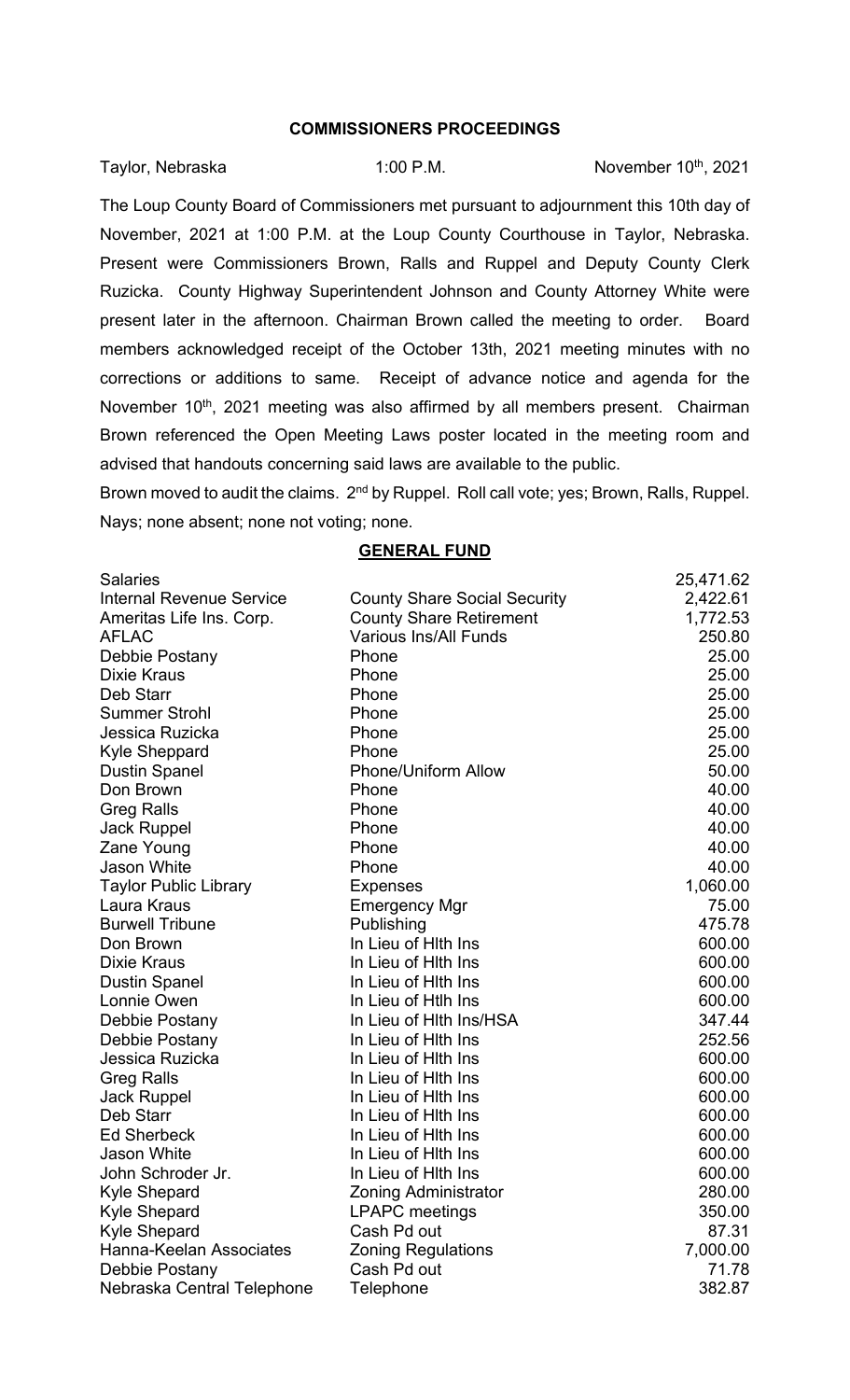| <b>NACO</b>                                           | <b>Dues</b>                           | 979.50             |
|-------------------------------------------------------|---------------------------------------|--------------------|
| <b>Dixie Kraus</b>                                    | Cash Pd out                           | 13.47              |
| <b>MIPS</b>                                           | Program                               | 870.99             |
| <b>Dixie Kraus</b>                                    | Janitor                               | 163.00             |
| <b>Custer Public Power District</b>                   | Electricity                           | 141.48             |
| Village of Taylor                                     | Sewer/Landfill Fee                    | 36.58              |
| J & J Sanitation                                      | Garbage                               | 35.02              |
| <b>Primus Lawn Service</b>                            | Mowing                                | 15.00              |
| Microfilm Imaging Systems Inc                         | <b>Equipment Rental</b><br>Courthouse | 52.00<br>69.24     |
| <b>Spelts Lumber</b><br><b>Staples Credit Plan</b>    | <b>Office Supplies</b>                | 781.60             |
| <b>Postany Construction</b>                           | Labor and materials                   | 12,247.50          |
| Deb Starr                                             | Cash Pd out                           | 604.92             |
| Loup City Public Schools                              | Reimburse publishing                  | 20.73              |
| <b>Custer County Chief</b>                            | Publishing                            | 255.76             |
| <b>United States Post Office</b>                      | Postage                               | 58.00              |
| <b>Emory Haynes</b>                                   | <b>Veterans Service Officer</b>       | 3,000.00           |
| <b>Mills Hardware</b>                                 | Paint                                 | 134.97             |
| Das State Accounting                                  | Technology fee                        | 52.00              |
| <b>Verizon Wireless</b>                               | Wireless internet                     | 40.01              |
| <b>Graham Tire</b>                                    | <b>Tires</b>                          | 629.36             |
| <b>Burwell Independent Oil</b>                        | <b>Sheriff Car</b>                    | 241.75             |
| <b>Valley County Sheriff</b>                          | Jail Keep                             | 50.00              |
| <b>Dustin Spanel</b>                                  | Cash Pd out                           | 330.45             |
| <b>Corner Stop</b>                                    | Fuel                                  | 172.27             |
| <b>GLW Extention office</b>                           | Support                               | 1,720.72           |
| Schaper & White                                       | Secretary                             | 150.00             |
| Don Brown                                             | Mileage                               | 11.20              |
| <b>Greg Ralls</b>                                     | Mileage                               | 5.60               |
| <b>Jack Ruppel</b><br><b>GENERAL FUND TOTAL</b>       | Mileage                               | 17.92<br>70,201.34 |
|                                                       |                                       |                    |
|                                                       |                                       |                    |
|                                                       | <b>AMBULANCE FUND</b>                 |                    |
| Nebraska Central Telephone                            | Phone/Internet                        | 102.67             |
| Dearborn National Life Ins. Co.                       | <b>EMT/FR Life Insurance</b>          | 27.52              |
| <b>McCook Community College</b>                       | <b>EMT Classes</b>                    | 77.00              |
| <b>Corner Stop</b>                                    | Fuel                                  | 67.99              |
| Nebraska Central Telephone                            | Phone/Internet                        | 102.96             |
| <b>AMBULANCE FUND TOTAL</b>                           |                                       | 275.18             |
|                                                       |                                       |                    |
| <b>Salaries</b>                                       | <b>ROAD FUND</b>                      | 8,869.17           |
| <b>Internal Revenue Service</b>                       | <b>County Share Social Security</b>   | 657.89             |
| Ameritas Life Ins. Corp                               | <b>County Share Retirement</b>        | 598.68             |
| John Schroder Jr.                                     | Phone/                                | 40.00              |
| <b>Ed Sherbeck</b>                                    | Phone/Supplies/Mileage                | 110.56             |
| Lonnie Owen                                           | Phone/Mileage                         | 40.00              |
| <b>Custer Public Power District</b>                   | Electricity                           | 44.51              |
| J & J Sanitation                                      | Garbage                               | 17.40              |
| Corner Stop Enterprises Inc.                          | Fuel                                  | 1,497.81           |
| <b>Burwell Independent Oil</b>                        | Fuel                                  | 730.80             |
| <b>Maverick</b>                                       | Oil/Grease/Fluids                     | 52.50              |
| Jeffres Sand and Gravel                               | Gravel                                | 197.93             |
| <b>Garfield County</b>                                | Rd Mtc. By others                     | 462.50             |
| Mainelli Wagner & Associates                          | <b>Hwy Superintendent</b>             | 4,022.76           |
| <b>Valley County Health</b>                           | <b>Drug Testing</b>                   | 23.00              |
| <b>NMC Exchange</b><br><b>DMV</b>                     | Parts/Labor                           | 944.37             |
|                                                       | <b>Records Request</b><br>Survey      | 7.50<br>75.00      |
| <b>Postany Construction</b><br><b>ROAD FUND TOTAL</b> |                                       | 18,392.38          |

**VISITORS PROMOTION FUND**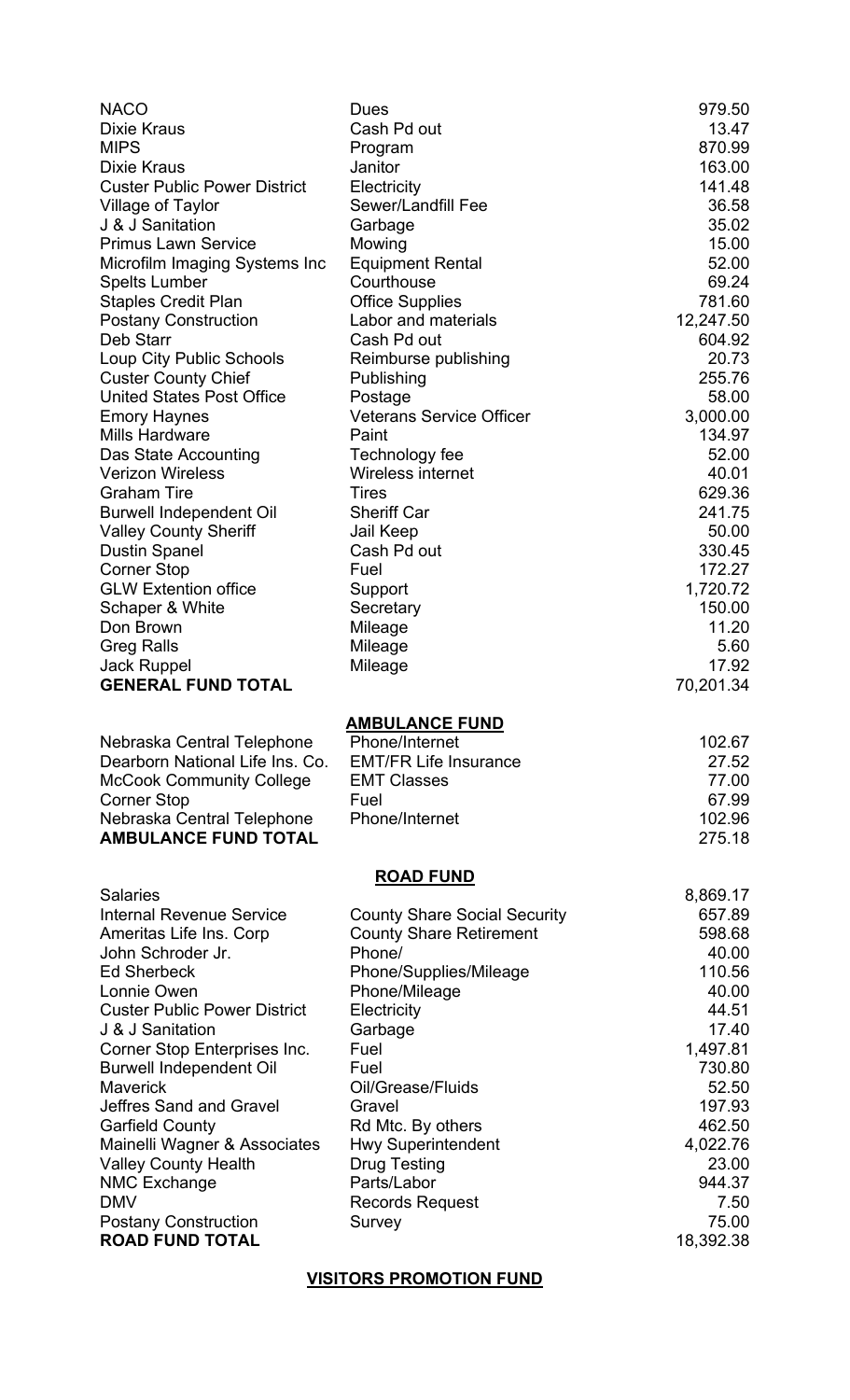## **REPLACEMENT BRIDGE FUND**

| NDOT                            | Inspections | 2,793.06   |
|---------------------------------|-------------|------------|
| <b>REPLACEMENT BRIDGE TOTAL</b> |             | \$2,793.06 |

Ralls moved to allow the claims.  $2<sup>nd</sup>$  by Brown. Roll call vote; yes; Ralls, Brown and Ruppel. Nays; none absent; none not voting; none.

The Board reviewed the Clerk of the District Court Monthly Fee Report.

Ruppel moved for the adoption of a resolution transferring monies from the General Fund to the Road and Special Road Funds. 2<sup>nd</sup> by Ralls. Roll call vote; yes; Brown, Ralls and Ruppel. Nays; none absent; none not voting; none. Said resolution can be found in Commissioners Record No. 10 Page 118.

Ralls moved for the adoption of a resolution authorizing the signing of the year-end certification of county Hwy Superintendent. 2<sup>nd</sup> by Ruppel. Roll call vote; yes; Brown, Ralls and Ruppel. Nays; none absent; none not voting; none. Said resolution can be found in Commissioners Record No. 10 Page 119.

Brown moved to appoint Richard Johnson, license #S-541, Class A, as the Loup County Hwy Superintendent for a one-year period from November 1, 2021 to October 31, 2022. 2<sup>nd</sup> by Ruppel. Roll call vote; yes; Brown, Ralls and Ruppel. Nays; none absent; none not voting; none.

The board held the Creekside at Calamus West GRS liquor license hearing. Present Commissioners Brown, Ralls and Ruppel and Deputy County Clerk Ruzicka. Chairman Brown opened the hearing at 1:30 P.M. Brown moved to recommend approval of the Class C liquor license for Creekside at Calamus West GRS. 2<sup>nd</sup> by Ralls. Roll call vote; yes; Brown, Ralls and Ruppel. Nays; none absent; none not voting; none. Chairman Brown closed the hearing at 1:35 P.M.

Jessica Fenske with Healing hearts and families met with the board to go over the memorandum of understanding to be signed by the chairman. The diversion program has added 4 additional counties; Thomas, Logan, Hooker and McPherson. Ralls moved to allow Chairman Brown to sign the Memorandum of Understanding. 2<sup>nd</sup> by Ruppel. Roll call vote; yes; Brown, Ralls and Ruppel. Nays; none absent; none not voting; none.

Greg Ralls on behalf of the Loup County Fire Department discussed the possibility of selling the old fire hall. A new well would have to be put in at the new fire hall. The County owns both properties. Ralls moved to allow the Fire Department to put in a new well at the property the new fire hall is located on.  $2^{nd}$  by Brown. Roll call vote; yes; Brown, Ralls and Ruppel. Nays; none absent; none not voting; none.

Brown moved to allow notices to be temporarily posted at Corner Stop while the post office is closed. 2<sup>nd</sup> by Ruppel. Roll call vote; yes; Brown, Ralls and Ruppel. Nays; none absent; none not voting; none.

Brown moved not to participate in the Opioid Litigation Settlement agreement. 2<sup>nd</sup> by Ralls. Roll call vote; yes; Brown, Ralls and Ruppel. Nays; none absent; none not voting;